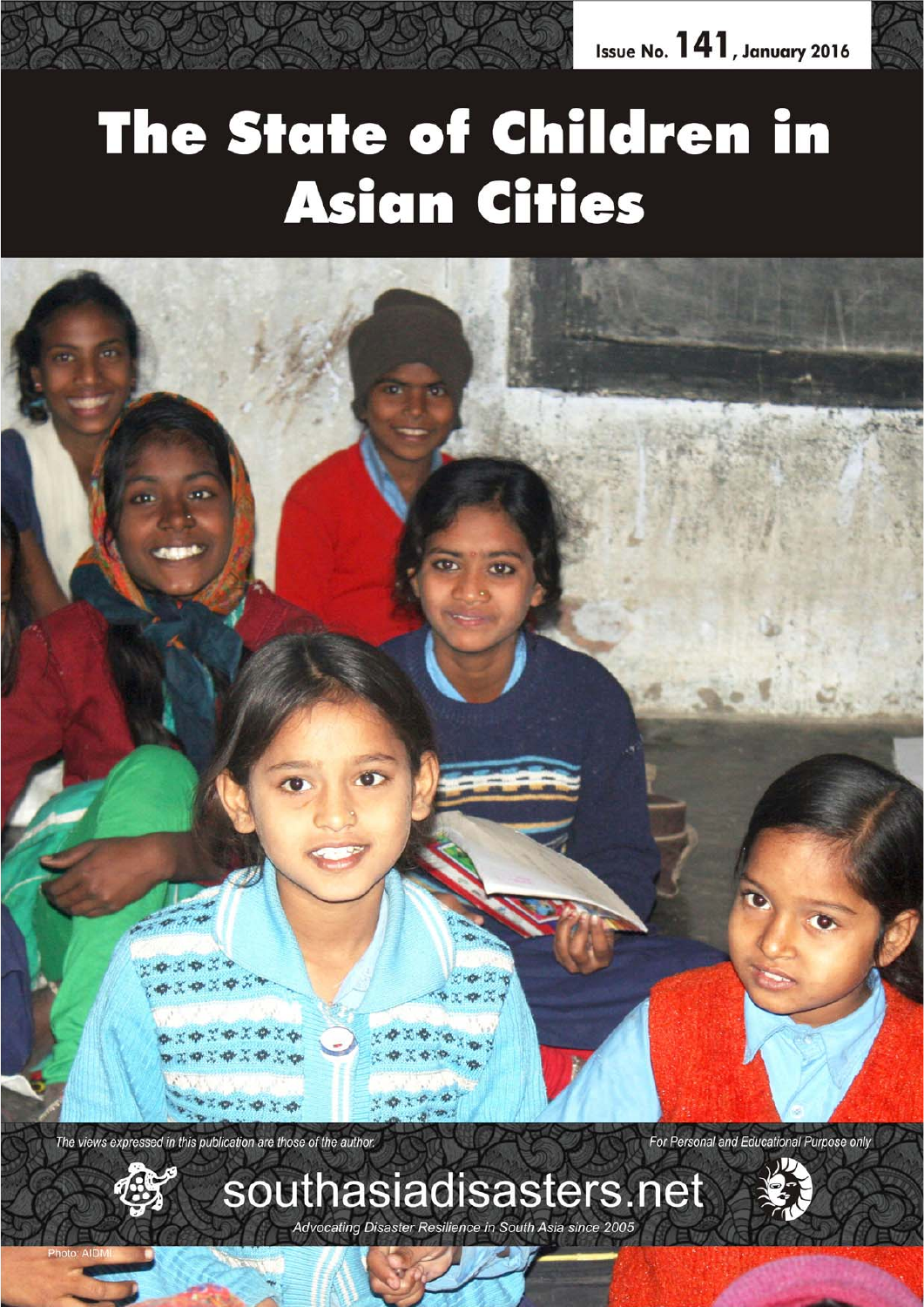### ABOUT THIS ISSUE

The year 2015 has been momentous<br>for the global humanitarian community. This is because this year, three important frameworks/ commitments were promulgated which will guide the trajectory of global humanitarianism in the foreseeable future. These are the Sendai Framework for Disaster Risk Reduction (SFDRR), the Sustainable Development Goals (SDGs) and the Conference of Parties 21 (COP 21). There are several areas of overlap and cross-cutting themes among these frameworks/commitments.

The well-being of children and sustainable cities are two such recurring themes in all these frameworks. This issue of *Southasiadisasters.net* focuses is titled 'The State of Children in Asian Cities'. It highlights several risks to which children are exposed to in various Asian cities. Given that Asia is highly vulnerable to multiple hazards, a greater focus has been accorded to disaster risks. In addition to this, climate change is also worsening the frequency and severity of disasters in these cities. Therefore, climate and disaster risks greatly amplify the vulnerability of children to a various forms of abuse and exploitation in these cities.

This issue explores the extent of children's vulnerability and resilience to such risks in several Asian cities. Specific institutional arrangements, programmes and projects that aim to promote children's welfare in these cities are examined. The COP21 has rightly recognized many cities to be indispensable partners to achieving climate justice. Since climate change also enhances the risk profile children, this issue also explores the theme of child centered climate change adaptation. **– Kshitij Gupta,** AIDMI

### INTRODUCTION

## Children and Youth are Agents of Change

The Sendai Framework for<br>Disaster Risk Reduction 2015-2030 sums it up perfectly: "Children and youth are agents of change and should be given the space and



modalities to contribute to disaster risk reduction."

The message – and the challenge – could not be clearer. The young people of Asia and the world are a vital partner in our collective efforts to build a more resilient and sustainable future. Children often face specific risks in relation to disasters in terms of their health, psychosocial well-being, protection, access to education as well as nutrition. This means they can provide unique perspectives based on real-life experience.

Unfortunately, young people are often viewed as passive and/or victims rather than individuals and communities with capacity and insight. Such attitudes mean we miss a wonderful opportunity to engage with a community that possesses a wealth of innovation and energy. Take just one instance: social media. The outreach and engagement of young people in the Road to Sendai campaign was an outstanding a success.

Children and youth formed a vibrant presence at the Third UN World Conference on Disaster Risk Reduction in Sendai. They contributed significantly to its successful outcome: a global blueprint that for the first time sets specific and measurable targets to reduce disaster risk and losses.

And in 2016 and beyond, the youth movement is keen to build on its success in Sendai where its 'Include us' was heard and acted upon. Tam Viet Hoang is a 'veteran' leader in Asia in promoting the perspectives of young people on DRR through his various roles of Deputy Chair of Youth Beyond Disasters, Global DRR Focal Point for the UN Major Group for Children and Youth as well as a jurist for the Sasakawa Award for DRR.



*AIDMI conducts an exercise to localize SFDRR with 115 youths in Muzaffarpur Town with DDMA, January 9, 2016, Bihar.*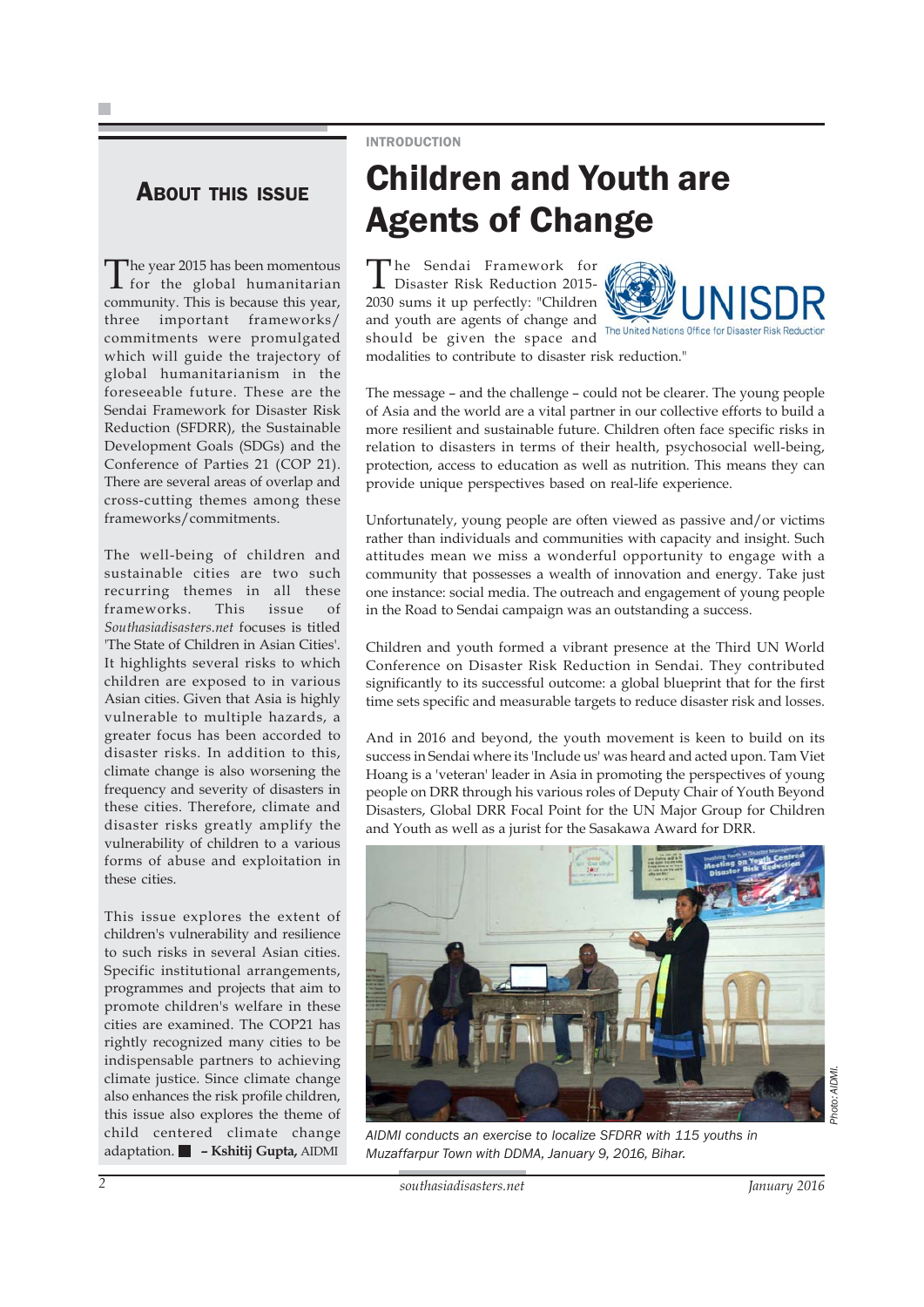"You can go to 100 forums and hear about 'youth empowerment'. What was unique about the World Conference was that we talked about how our group can contribute to the Sendai Framework," Tam says.

Now the task – as with all stakeholders – is to implement the Sendai Framework. Tam relishes the challenge. "We can't continue to just do capacity building at a base level. It is great to have basic emergency training – such as 'Drop, Cover, Hold' – but now we have to look at what is the next stage for the youth movement as well as the DRR community in general."

And children and youth of the region have already begun to do just that. Their 'Statement of Voluntary Commitment' at the 6th Asian Ministerial Conference for Disaster Risk Reduction' in Thailand 18 months ago identifies five key areas.

- **Equity and accountability:** Sendai Framework targets are achieved for all girls and boys of different age groups, ethnicity and abilities
- **Access to basic social services and productive assets:** More quality social services, including education; health; water, sanitation and hygiene; and protection for risk-prone households
- **Education:** No child dies due to disaster in a school built or modified after 2015; and the number of school days missed as a result of shocks or stresses is reduced by 50%.
- **Child protection:** The number of children living outside family care as a result of shocks and stresses is reduced by 50%.
- **Child Participation:** Children are supported to meaningfully participate in local level DRR and development planning processes.

It is an ambitious undertaking but our children and youth partners are brimming with optimism and opportunity. We should follow their lead. **– Feng Min Kan,** Head, UNISDR Asia-Pacific Office, UNESCAP

### Urban Resilience and Children's Rights in Dhaka



ccording to Stanford University, Dhaka, the capital of Bangladesh belongs to a group of 20 cities most vulnerable in the world, in terms of seismic  $risk$  management<sup>1</sup>. Moreover, Bangladesh tops the list of 32 'extreme risk countries' in *Maplecroft's* Climate Change and Environmental Risk Atlas 2015, followed by Sierra Leone, South Sudan, Nigeria, Chad, Haiti, Ethiopia, Philippines, Central African Republic and Eritrea2.

These figures explain plainly why Bangladesh is a leading country when it comes to preparedness and disaster response; this effort was thus sparked following two devastating cyclones in the years 1970 and 1991<sup>3</sup>. Just to present some of the various initiatives developed in Bangladesh

to address urban resilience, one can name, for instance "The Urban Partnerships for Poverty Reduction (UPPR)"program, which is targeted for 3 million slum dwellers in 30 cities including Dhaka. Due to strong community demand the UPPR, has been involved in raising and strengthening the floors of slum houses to resist floods and waterlogging4. Another interesting opportunity towards urban resilience in Dhaka, arises from "Habitat from Humanity", which initiated a pilot project in 2012 on Building Resilience of Urban Slum Settlements: A Multi-Sectoral Approach to Capacity Building in a Dhaka slum. The pilot activities, involved, i.e. extensive training and capacity building activities to facilitate resilience<sup>5</sup>.

- 1 Forni, M. (2014, August 4). Is Dhaka Ready? Towards Urban Resilience in Bangladesh. Retrieved September 23, 2015, from http://blogs.worldbank.org/ endpovertyinsouthasia/dhaka-ready-towards-urban-resilience-bangladesh.
- 2 Latest products and reports. (n.d.). Retrieved September 23, 2015, from http:/ /maplecroft.com/portfolio/new-analysis/2014/10/29/climate-change-andlack-food-security-multiply-risks-conflict-and-civil-unrest-32-countriesmaplecroft/.
- 3 Forni, M. (2014, August 4). Is Dhaka Ready? Towards Urban Resilience in Bangladesh. Retrieved September 23, 2015, from http://blogs.worldbank.org/ endpovertyinsouthasia/dhaka-ready-towards-urban-resilience-bangladesh. 4 Ahmed 2014: 749.
- 5 Ahmed 2014: 751.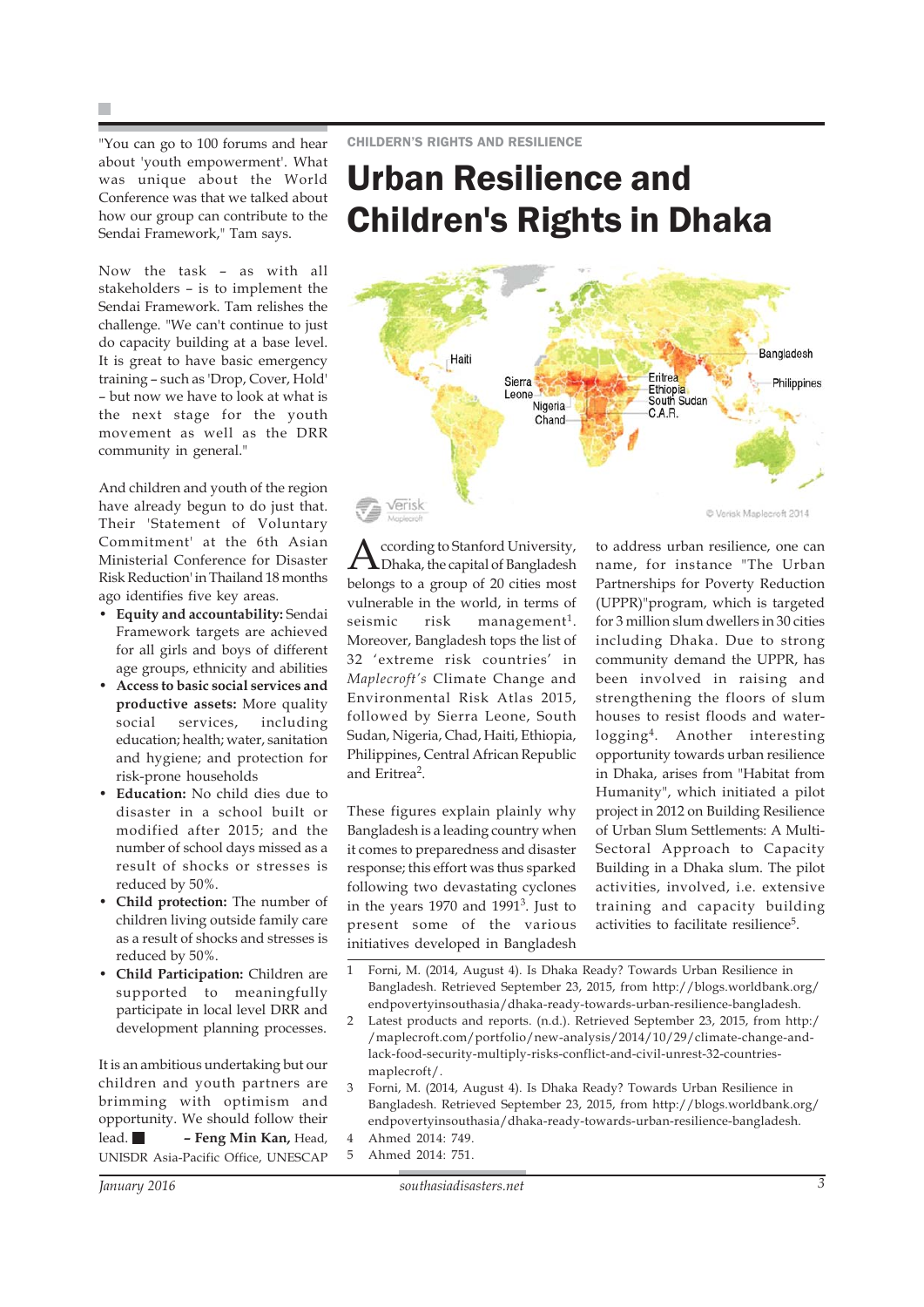As far as the governmental level is concerned, in March 2015, the World Bank initiated the Bangladesh Urban Resilience Project (closing date is the 30th June 2020). The project aims to improve the capacity of the Government of Bangladesh regarding its response to emergencies and the reduction of vulnerability of future building construction in Dhaka<sup>6</sup>.

Also affected by disasters and climate change, in a more severe way, are children. The enhanced vulnerability of children to the adverse impacts of disasters and climate change arises from their high exposure to disaster and climate risks in urban spaces.<sup>7</sup> Although few existing projects mainly focus on areas, such as preparedness, early warning and response, a study undertaken by Plan International and the International Institute for Environment and Development (IIED) identifies information gaps in issues, such as the capacity building of children on the topic of resilience<sup>8</sup>. Albeit not obvious from the first approach to the topic, there's a link between urban resilience and the rights of children. Namely, according to the above mentioned study in order to promote children's rights to an adequate standard of living and working environment, local NGOs should expand advocacy also in these direction involving the engagement of the government, the civil society and the private sector. The protection of such rights could be guaranteed through various ways. For example, through legal instruments (regulations on children's safety) as well as by practical changes, such as the initiative to build safer buildings, children can be protected against earthquakes and extreme weather events<sup>9</sup>. Last but not the least, Bangladesh should also guarantee the child's right to life, as foreseen in Art. 6 of the UN Convention of the Rights of the Child. There's definitely still a long way to go, taking into consideration, that other basic children's rights (i.e. the right to education) are not granted for poor children in Bangladesh, but this should not hold back NGOs in Dhaka in their planning of new initiatives to improve resilience of children in the Bangladeshi capital.

**– Eleni - Styliani Galani,** Georg-August-Universität Göttingen, Germany

- 6 Projects & Operations. (n.d.) Retrieved September 23, 2015, from http://www.worldbank.org/projects/.
- 7 Bond. (2015, August 19). European Year for Development. Retrieved September 23, 2015, fromhttps://europa.eu/ eyd2015/en/bond/posts/state-worlds-emergencies-urban-response.
- 8 IIED Briefing (2013, December). Reducing disaster risks for urban children: insights from four Asian Cities. Retrieved September 23, 2015, from http://pubs.iied.org/pdfs/17190IIED.pdf.

9 ibid.

#### CHILDREN'S RIGHTS AND RESILIENCE

# Urban Resilience and Children's Rights in Yangon

In the last couple of years, significant<br>impacts of climate change have impacts of climate change have been registered in Myanmar. The extreme weather, with evidence of rising sea levels caused by a rising temperature, an increase in rainfall variability, pollution and an extensive population, have had disturbing impacts on the country's development trajectory.

To meet the population's demands, the country has engaged in several reforms to address the effects and costs of climate change adaptation. But given the country's capacity restraints and the fact that it's mainly an agricultural and natural resourcebased economy, the environmental degradation has had significant financial consequences in some sectors of the economy.

Behaviours towards adjustment to the impacts of climate change as a whole are also taking place. The action plan had to be developed in conjunction with civil society, public-private sectors and academic institutions to understand the complexity of these impacts and define an urban resilience strategy that will better adapt to the country's needs.

Based on the information from UN Habitat, the policy frameworks and intervention in the urban sector have been limited, but since 2013 the government has planned resilient strategies in different parts of Myanmar to establish improvements which allow a better adaptation to these changes.

One important initiative was the "Myanmar Climate Change Alliance" implemented by UN-Habitat and UNEP, which proposes a first approximation to a national climate change strategy and aims to strengthen institutional and human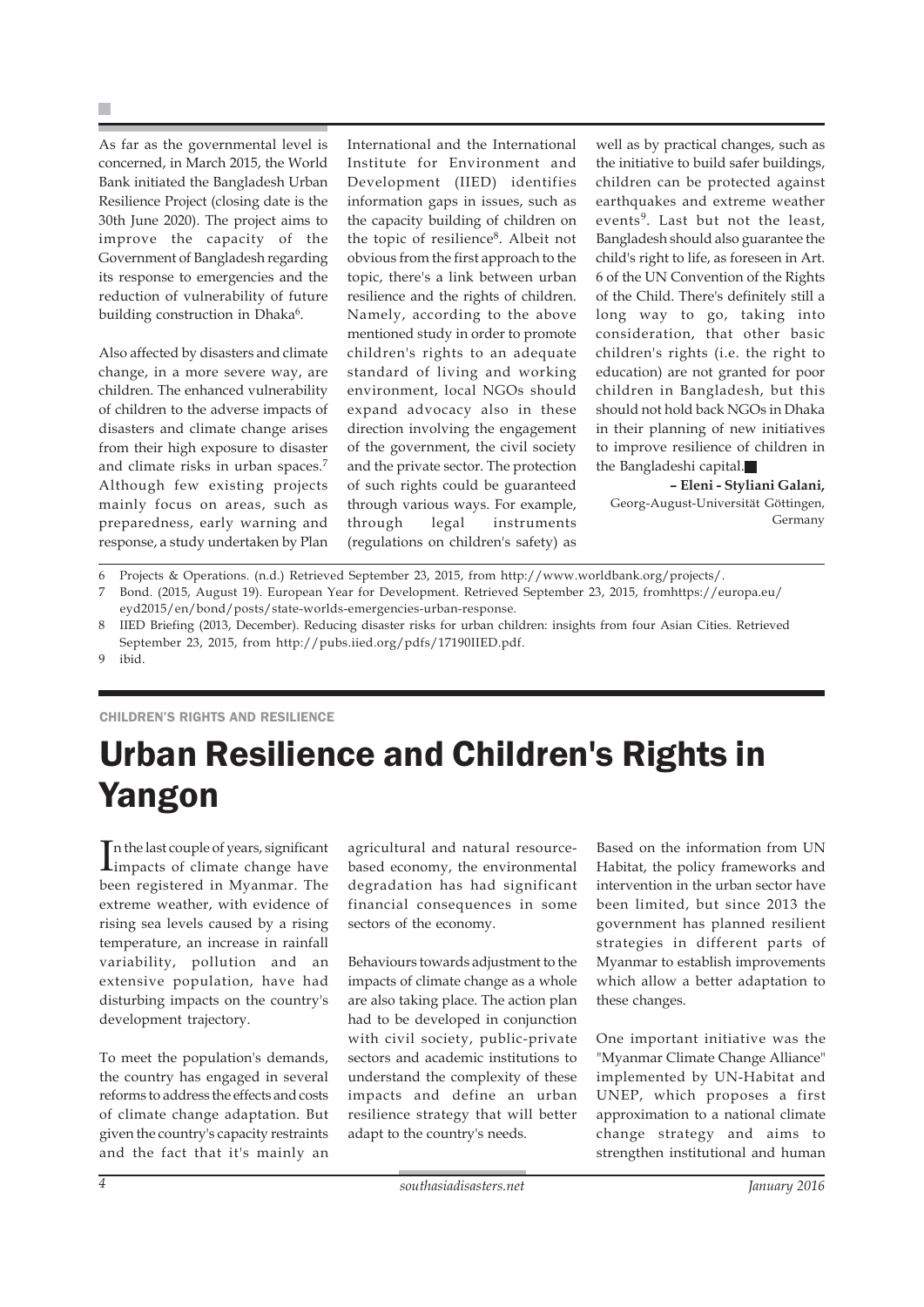capacity to address the climate change repercussions, particularly in areas such as urban sector development.

Urban development is a particularly challenging area. In the last couple of years, Myanmar has been growing extensively. Yangon's population has increased in 2015 to over six million. This continuous population growth does not go hand in hand with the country's sustainable capacity, due to limited financial resources and consequently, the lack of precise urban planning. Therefore, as an aspect of the climate change threats, urbanization is creating new types of vulnerabilities in the country. One of the most devastating impacts is the increasing economic crisis and resultant poverty, currently affecting children the most; "Over 10 million children in Myanmar live under the poverty line of US\$2 per day."1 "These children live in places which are vulnerable to floods, or water shortages caused by prolonged periods of drought."2 In Yangon and other cities of Myanmar, children are exposed to miserable health, sanitation and hygiene conditions, no access to clean water or toilets. At a young age, their basic human rights are not being guaranteed and for that reason, many of them are driven to look for jobs in hostile and insecure environments. This has to be called into question; child rights and basic humanitarian needs must be secured to take the country to a healing stage in order to promote its growth.

**– Isabella Johnston,** AIDMI

Save the Children &UNICEF -Yangon, Myanmar - As 60 per cent of children in Myanmar continue to live in poverty, their needs must be prioritised in political campaigns, say UNICEF and Save the Children – Available in: http://www.unicef.org

2 Palavra, Mariana – UNICEF Myanmar. Providing access to clean water for children in Myanmar's Rakhine State - Available in: http:// unicefmyanmar.blogspot.com.ar/

### Understanding of Disaster and Development

A disaster is defined as a serious disruption of the functioning of a community or a society involving widespread human, material, economic or environmental losses and impacts, which exceeds the ability of the affected community or society to cope using its own resources *(UNISDR secretariat report 2009, p.9).* A disaster in the context of development is considered to be a severe disruption to human survival and security that overwhelms people's capacity to cope(Collins, 2009).

In his book, Development As Freedom (2001), Amartya Sen argued that development is not only determined by the growth of Gross National Product (GNP) but also by the improvement of the quality of life, including health, education and living standard. Increasingly, disasters are being understood and managed within a broader- even integrated- approach to development that holds the potential to transform how we live on the planet, interact with each other and the environment around us. This opens up the possibility for an occupational perspective on disaster and development to emerge and take shape(Thomas, 2015).

Poverty is one of the greatest drivers of vulnerability and exposure of people to disasters. Thus, alleviating poverty and helping people towards economic self-reliance should be the top strategies for dealing with both chronic and intermittent disasters which are political and economic in origin(Neil Middleton, 1997). Therefore, holistic development strategies that focus on poverty alleviation also help in managing the risk of disasters.

India is also infamous for one of the worst industrial disasters ever witnessed. In 1969 the US-based multinational company, Union Carbide Corporation (UCC) came to Bhopal. On December 2, 1984 there was an accident at the company's factory in Bhopal, which released 30 tonnes of highly toxic gas called methyl isocyanate (MIC) as well as other poisonous gases. Almost 600,000 thousand people were exposed to this deadly gas cloud which blinded and killed many. Official estimates now peg the figure of casualties from this disaster at 15,000, but the number of people who have suffered severe health threats such as cancer is much higher. The disaster occurred thirty year back but still invites great debates on poverty, health, education, unemployed and environment issue in India.

Ultimately, it can argued that there are real development choices to be made in terms of disaster prevention, including the chance to shape human behavior and the institution that regulate it. There are options to pursue a combined disaster reduction and sustainable development agenda, such that those with this understanding gain the required optimism concerning what could be achieved (Collins, 2009). It is clear that understanding the relation between 'disaster and development' is critical in the pursuit of social and economic justice.

> **– Meikhiambung Abung,** Ambedkar University, Delhi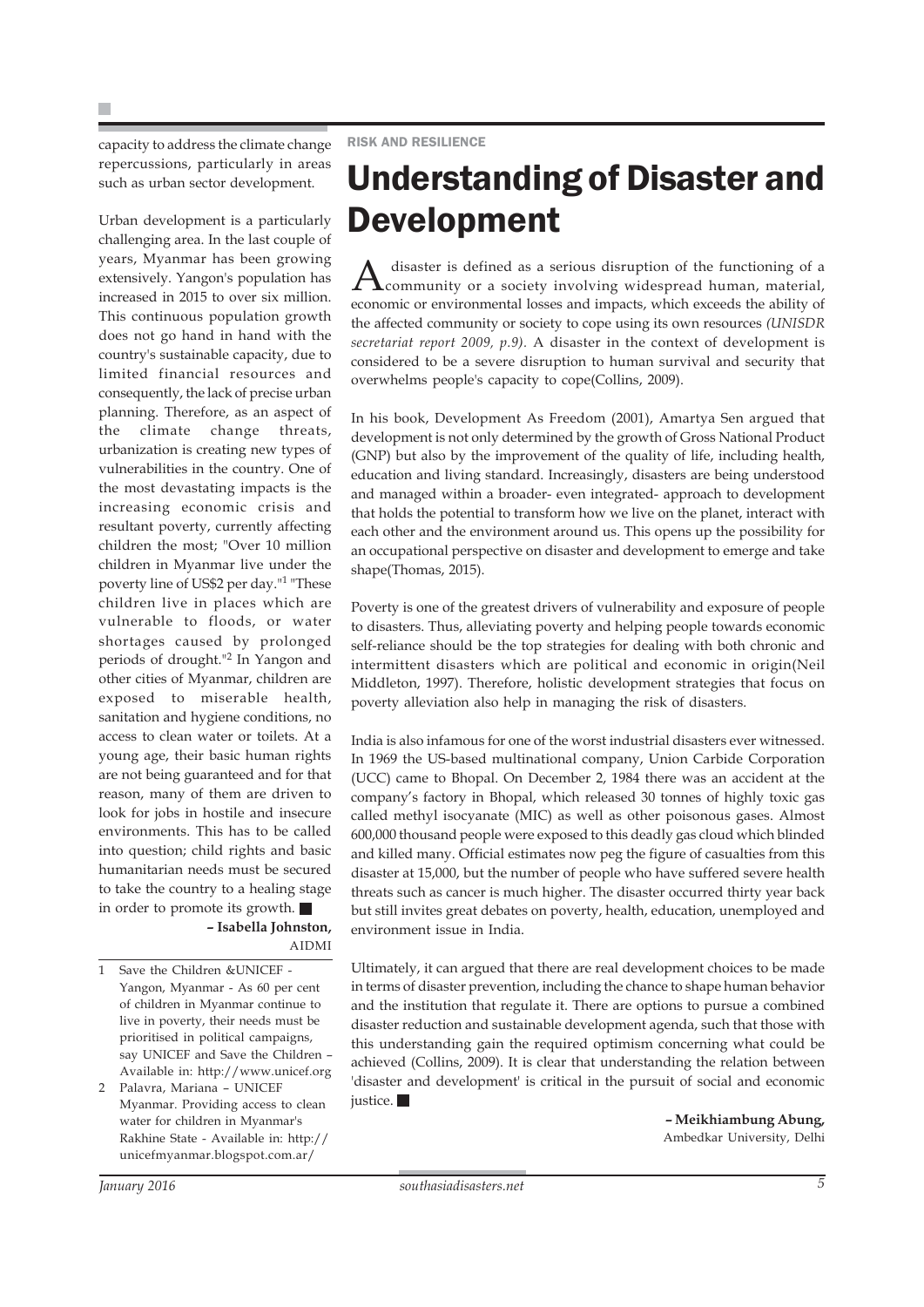### CHILDREN'S RIGHTS AND RESILIENCE

### Urban Resilience and Children's Rights in Thimphu

The impacts of climate change, including floods and landslides, have been affecting the entire world, but have had a disproportionally high impact upon Asia Pacific cities.<sup>1</sup> These countries have massive populations and are witnessing a disorderly process of urbanization that does not consider everyone. The urban population continues to grow as the rural population decreases, but the cities are not adapting as fast as the growth in urban population. As a result, a large part of the population is reduced to living on marginal lands and in poverty. The children in such communities are most affected by this deprivation, suffering from hunger, lack of education, diseases and consequently premature death due to their more vulnerable position in society.<sup>2</sup>

One of the cities, which is witnessing high mortality of children, is Thimphu, the capital of Bhutan. This is due to the fast urban growth of the city and the poor development of urban resilience in the country that does not take in account the needs of the most vulnerable parts of its

population. These urban spaces are more likely to suffer from environmental hazards and they need proper public policies to care for those in need. However, there is still little research on how this affects boys and girls living in a context of vulnerability and urban poverty. Nevertheless, it is safe to say climate change affects the children's right to life, survival and a proper context required for their biological development.3

Over the coming decades, our cities will have to adapt to external shocks such as the consequences of a natural disaster caused by climate change. A city's capacity to adapt to a disaster is known as urban resilience.<sup>4</sup> Climate change is being felt around the world as a major challenge to urban resilience as well as the increasing poverty stricken part of the population who are most susceptible to disasters.

The Thimphu City Development Strategy highlighted the challenges caused by rapid urbanization in Bhutan and suggested a cohesive

strategy to overcome this problem. However, it failed to recognize the impacts of climate change on urbanization and the importance of disaster risk management.<sup>5</sup> The urbanization process has to mitigate the vulnerability in order to minimize the risks of a natural disaster.<sup>6</sup> Since part of the population is more vulnerable than the other, the urbanization must overcome this gap to allow all parts to have the same advantages and opportunities of living in the city.

The government should work in partnership with the local population to guarantee effective governmental action<sup>7</sup>, in order to evolve a more urban resilient city through public policies that promote community based initiatives. Moreover, it is necessary to see children as agents of resilience building, promoting their participation through educational activities and considering their opinion in the decision-making process so they can build a more 'child-friendly' city.8

**– Louise Alves,** AIDMI

- 1 IIEDI (London). International Institute For Environment And Development. Climate Change and the Urban Poor: Risk and Resilience in 15 of the World's most vulnerable cities. Disponível em: <http://pubs.iied.org/pdfs/G02597.pdf>. Acesso em: 25 set. 2015.
- 2 BROWN, Donald; DODMAN, David. Understanding children's risk and agency in urban areas and their implications for child-centred urban disaster risk reduction in Asia: Insights from Dhaka, Kathmandu, Manila and Jakarta. 2014. Disponível em: <http://www.plan-uk.org/resources/documents/iied-understanding-childrens-risk-agency-urban-areas/ >. Acesso em: 25 set. 2015.
- 3 SAVE THE CHILDREN (Vietnan). Climate Change Risks and Resilience in Urban Children. 2014. Disponível em: <https:/ /vietnam.savethechildren.net/news/climate-change-risks-and-resilience-urban-children>. Acesso em: 25 set. 2015.
- 4 RESILIENCE CITY. Resilience. Disponível em:<http://www.resilientcity.org/index.cfm?id=11449>. Acesso em: 25 set. 2015.
- 5 BHUTAN. Ministry Of Works And Human Settlement. Thimphu City Development Strategy. 2008. Disponível em: <http://www.mowhs.gov.bt/wp-content/uploads/2010/11/Thimphu\_City\_Development\_Strategy\_2008.pdf>. Acesso em: 25 set. 2015.
- 6 WORLD VISION (Asia Pacific). Asian Pacific Disaster Report: Reducing Vulnerabilities for the Urban Poor. 2013. Disponível em: <http://www.preventionweb.net/files/42643\_42643citiesprepare1.pdf>. Acesso em: 25 set. 2015.
- 7 GELEYNORBU. Intelligent Urbanism: A case in Thimphu, Bhutan. 2012. Disponível em: <https://
- geleynorbu.wordpress.com/2012/11/21/intelligent-urbanism-a-case-in-thimphu-bhutan/>. Acesso em: 25 set. 2015. 8 WORLD VISION (Asia Pacific). Asian Pacific Disaster Report: Reducing Vulnerabilities for the Urban Poor. 2013.
- Disponível em: <http://www.preventionweb.net/files/42643\_42643citiesprepare1.pdf>. Acesso em: 25 set. 2015.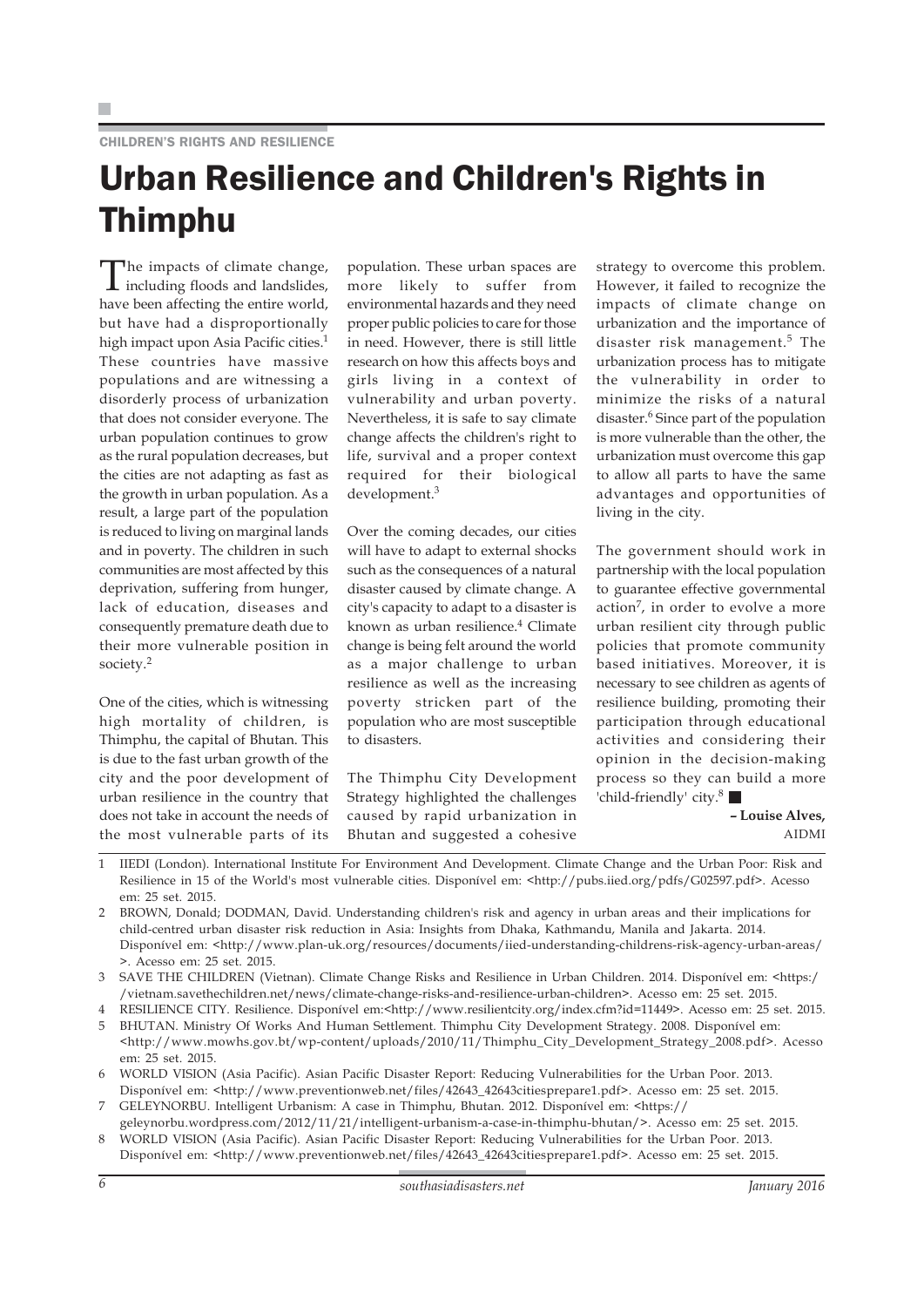### Urban Resilience and Children's Rights in Phnom Penh

This article's main objective is to present a historical background to Phnom Penh, the capital of Cambodia, highlighting the major urban risks, the several floods. It depicts the children's right in the city and young people as one of the most vulnerable group during an emergency. This article aims to briefly present the disaster risk reduction (DRR) system and features in order to mitigate the hazards and impacts of an emergency.

#### 1. Children's Right

The Declaration of the Rights of the Child, adopted by the United Nations in 1959, declares that "the child is recognized, universally, as a human being who must be able to develop physically, mentally, socially, morally, and spiritually, with freedom and dignity". In 1992 Cambodia has signed and ratified the Convention on the Rights of the Child (CRC) (OHCHR, n.d.).

#### **1.1 Cambodia overview**

According to UNICEF 2015 Report, Andong is one of the 516 urban poor communities in Phnom Penh and has over 3,500 people, according for about 25% of the capital's population. The village has several issues such as sanitation and hygiene, high rates of diarrhea, malnutrition, garbage disposal and lack of toilets.

As a lack of recreation for the children, they mostly play in front of their homes piled with garbage or sitting on the ground with contaminated water. Children usually play with water contaminated by floods, resulting in several diseases as skin infections, diarrhea or dengue fever in case of stagnant water. The state of sanitation is particularly abysmal during the raining season, when floods are recurrent (UNICEF, 2015a).

#### 2. Disaster Risk Reduction

Natural disasters such as floods are widespread especially through middle-income countries, causing great loss of life and destruction to several communities, destroying infrastructure and disrupting local economies.

In order to minimize the impact of potential disasters there are specific actions and measures that can be taken to prepare communities before a disaster strikes, generally related to issuing warnings, taking precautions and facilitating a rapid response (Twigg, 2004).

#### **2.1 Urban resilience**

According to a Cambodian urban non-governmental organization - Sahmakum Teang Tnaut - an increasing amount of people that left the rural area for economic and education opportunities are now settling in the cities. However, many of these people live on marginal lands in the cities. The city development does not follow an overview plan for flooding risks and regulations and as a result many of these new residents are left vulnerable.

*In order to maximize the benefits for the most disadvantaged children and help them to gain access to services and opportunities, we need new products and processes, new partners and models of partnership.*

The major cause of flooding in Phnom Penh is that big development companies are filling up lakes around the city with sand, such as the Boeung Kak Lake. Such companies are violating human and environmental rights, as filling up the lake completely has blocked the waterways. (Doyle, 2012)

Although flooding is rarely a direct cause of death in the cities, environmental hazards are the main cause of ill-health, injury and often damage people's business, which they depend on their basis living. (Twigg, 2004)

#### 3. Conclusion

Marginalized and vulnerable people are more likely to suffer bigger consequences from urban hazards. Such groups are frequently the ones that most suffer injury or lose their lives. Although it highly depends on their age, skills or maturity, children and young people can help in reducing their own vulnerability to potential disasters (Twigg, 2004).

In order to maximize the benefits for the most disadvantaged children and help them to gain access to services and opportunities, we need new products and processes, new partners and models of partnership. Bring actions and research towards an emergency risk mitigation project based on improving quality and accountability, where beneficiaries achieve their real needs and are also an influence in the procedures, enabling inclusion and opportunity (UNICEF, 2015b).

**– Giulia Georg,** Universidade Federal de Pelotas, Brazil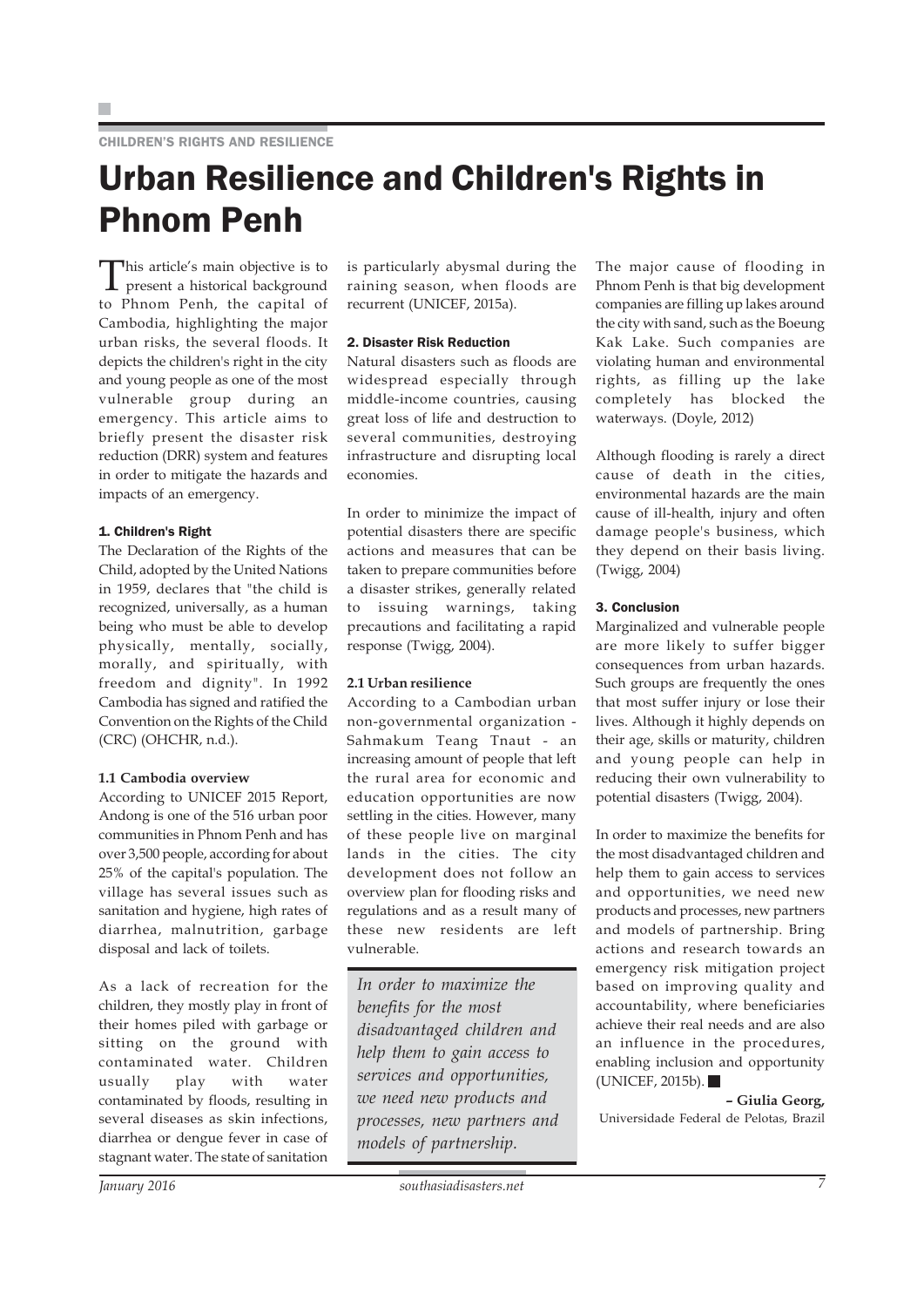CHILDREN'S RIGHTS AND RESILIENCE

### Urban Resilience and Children's Rights in Mumbai – The Case of NGO Schools in Mumbai

 $\sum_{\text{to ch.} (1,1)}$ to child rights and protection (or lack of thereof) in Mumbai was brought to light with the hit movie Slumdog Millionaire in 2008. The movie particularly brought up the topic of the "informal children", aka the children living in informal settlements and in vulnerable situations (sex workers, beggars, child workers…). In the movie, the main heroes vulnerable situations came as a direct consequence of a man-made disaster; the Bombay Riots of 1992- 1993.

As Paris welcomed the COP21, which saw 1000 mayors sign an agreement for climate change one can wonder; maybe now is the time for a new movie, a Slumdog Millionaire of sorts that would set children vulnerabilities to new disasters borne out of the consequences of climate change in the Maximum City. If such a movie were to be made; would Mumbai provide efficient enough mechanisms of resilience to protect children and their rights in the face of climate change?

Urban resilience can be defined as "the capacity of individuals, communities, institutions, businesses, and systems within a city to survive, adapt and grow no matter what kind of chronic stresses and acute shocks they experience<sup>1</sup>" and therefore understood as "how the city changes to face climate change".

We will tackle safety at school, enlarging the scope of the "safe school" concept, that has been mostly understood as anti-terrorism and anti-



*Photo: mscpcr.egov.co.in* mscpcr.egov.co

violence measures in the aftermath of the 26/11 events. Indeed school safety echoes the Maharashtra Commission for Child Rights<sup>2</sup> that states as one of its functions as per the 2005 Child Right Act is to *"promote the incorporation of child rights into the school curriculum, teachers training and training of personnel dealing with children."*

Informality has been a defining identity to the Maximum city; it is estimated that 41% of its 20.5 millions dwellers live in urban informal settlements (50-60% of 12 millions inhabitants according to a 1996 estimate of the population). 68% of Mumbaikars are working for the informal sector. The predominance of

*Maharashtra Commission for Child Rights that states as one of its functions as per the 2005 Child Right Act is to "promote the incorporation of child rights into the school curriculum, teachers training and training of personnel dealing with children."*

informality also translates in the governance of a city.

In such a context the action of the legion of nongovernmental organizations (NGOs) operating in informal Mumbai could be defined as "formalizers" as most of them are trying to tie it back to the formal part of the city. One of the "popular" activities of child rights' NGOs in informal settlements is to promote education and to set up schools for the "informal" children.

While it is difficult to assess the number of NGO-set schools it seems essential to integrate informality as one of the pillars of action for the Safer Schools Campaign, initiated in 2001 by the All India Disaster Mitigation Institute (AIDMI). Indeed informal dwellers are the prime victims of climate-led disasters such as the 2005 Mumbai Floods. A focus on the protection of children attending NGO run schools is also a new step towards the enforcement of child rights in a vulnerable and informal environment.

**– Claire Alanoix,** Sciences Po Paris, France

<sup>1</sup> Source: Resilientcity.org, working definition

<sup>2</sup> Citizen's Charter, Maharashtra State Commission for Protection of Child Rights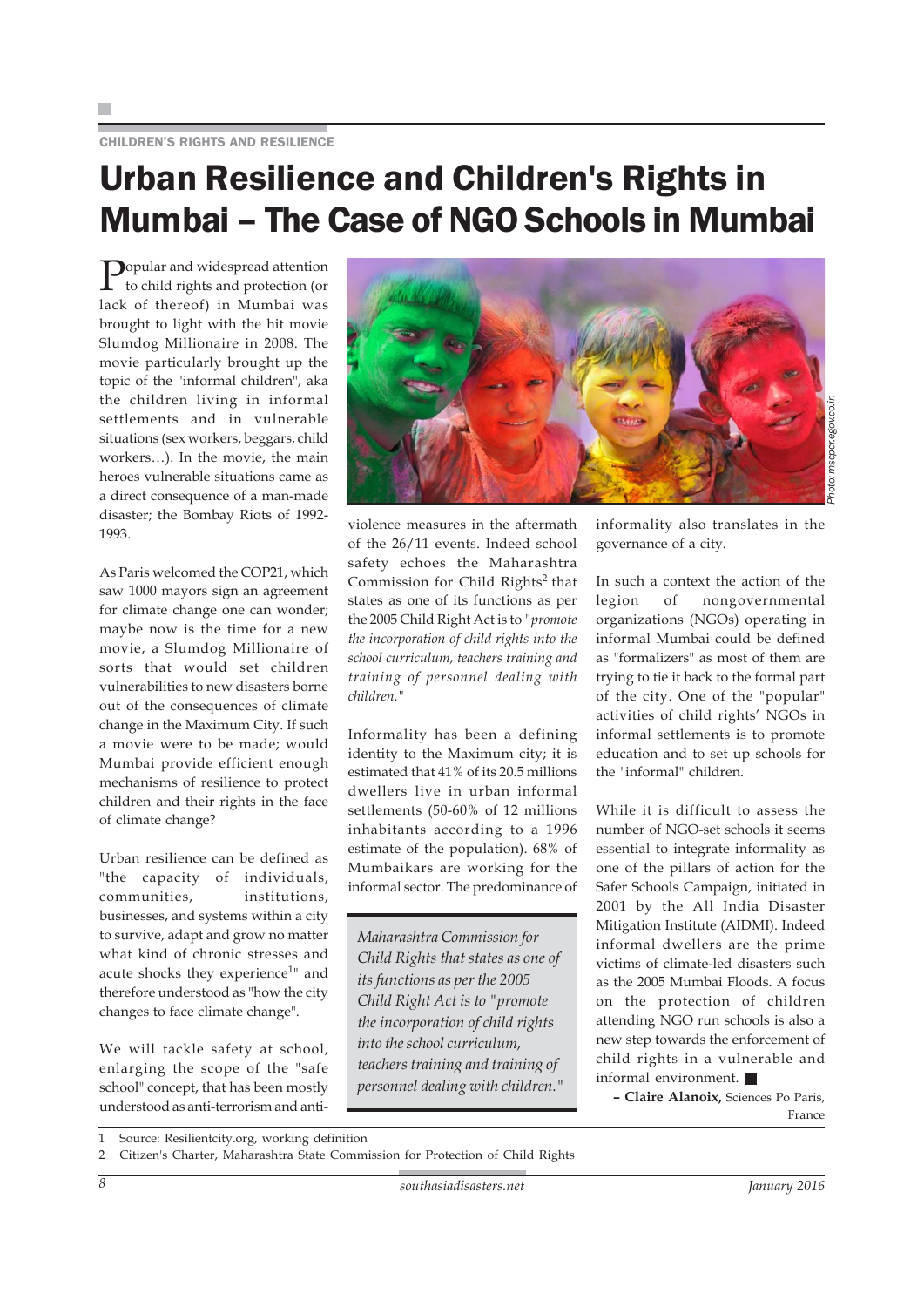### Urban Resilience and Children's Rights in Kathmandu

A lthough Nepal is the least<br>urbanized country in South Asia, the rate of urbanization in Kathmandu, its capital city in recent years has been astonishing and much faster than in other cities of the subcontinent. Kathmandu has become a metropolis with more than 2.5 million people and an annual growth rate of about four per cent.<sup>1</sup>

Although it seems that people in urbanized areas live much easier than others who live in the country side, social, medical and demography risks are too high for those who live in Kathmandu. Urbanized areas are changing rapidly in order to fulfill all needs of a growing population. However, this growth is also exposing the minors of the city to a host of disaster and climate risks.

Parts of the city with lack of infrastructure are more exposed to risk of flooding and storms due to the lack of proper urban planning. Floods, fueled by climate change, are the harbingers of several diseases. Kathmandu is the under threat of gastro - enteritis, cholera, encephalitis, meningitis, dysentery and diarrhea, which cause more than 50% of death in resulting cases.2

Considering the fact that almost half of population in Kathmandu are minors focus should be on children's rights.

Occasional disasters have become regular after earthquake hit Nepal last year. This situation has become an every day trend for those children.

Children are more exposed to diseases than adults and they are more likely to be physically endangered.

On average, minors from the urban areas are safer than those from the countryside. Still, this urban advantage is cancelled when one considers the many children who live in urban areas of poverty such as slums, or the one's who are forced to live on streets. Children in such locations suffer as they are unable to access the most basic civic amenities and civil rights. The recent earthquakes have only highlighted this enhanced vulnerability.

The enhanced vulnerability of children to abuse and exploitation is further exacerbated by a lack of knowledge about their rights. Most minors are completely unaware of the basic rights to protection and safety which they are entitled to. Nepal has signed and ratified the United Nations Convention on the Rights of the Child (UNCRC). According to the UNCRC, all children are entitled to survival, protection, development and participation rights. However, lack of awareness among children about their rights often leads them to tacitly acquiesce to their abysmal living conditions. This also impedes their participation in resilience building projects/ programmes as well.

Nepal is committed to improve children's rights through education and training under international protocols. This country is a partner of the international commitment to provide education for all under the umbrella of Education For All (EFA).

Taking a children centric approach to disaster risk reduction is the way ahead for Kathmandu. Proper implementation of these projects and programmes under this approach is the key to protecting children. Championing the rights of children will definitely help in raising their overall level of resilience in Kathmandu.

> **– Marija Jankovic,** University of Belgrade, Serbia



*Photo: www.worldbank.org*ww.worldbank.org

1 http://www.worldbank.org/en/news/feature/2013/04/01/managing-nepals-urban-transition

The Swedish International Development Cooperation Agency.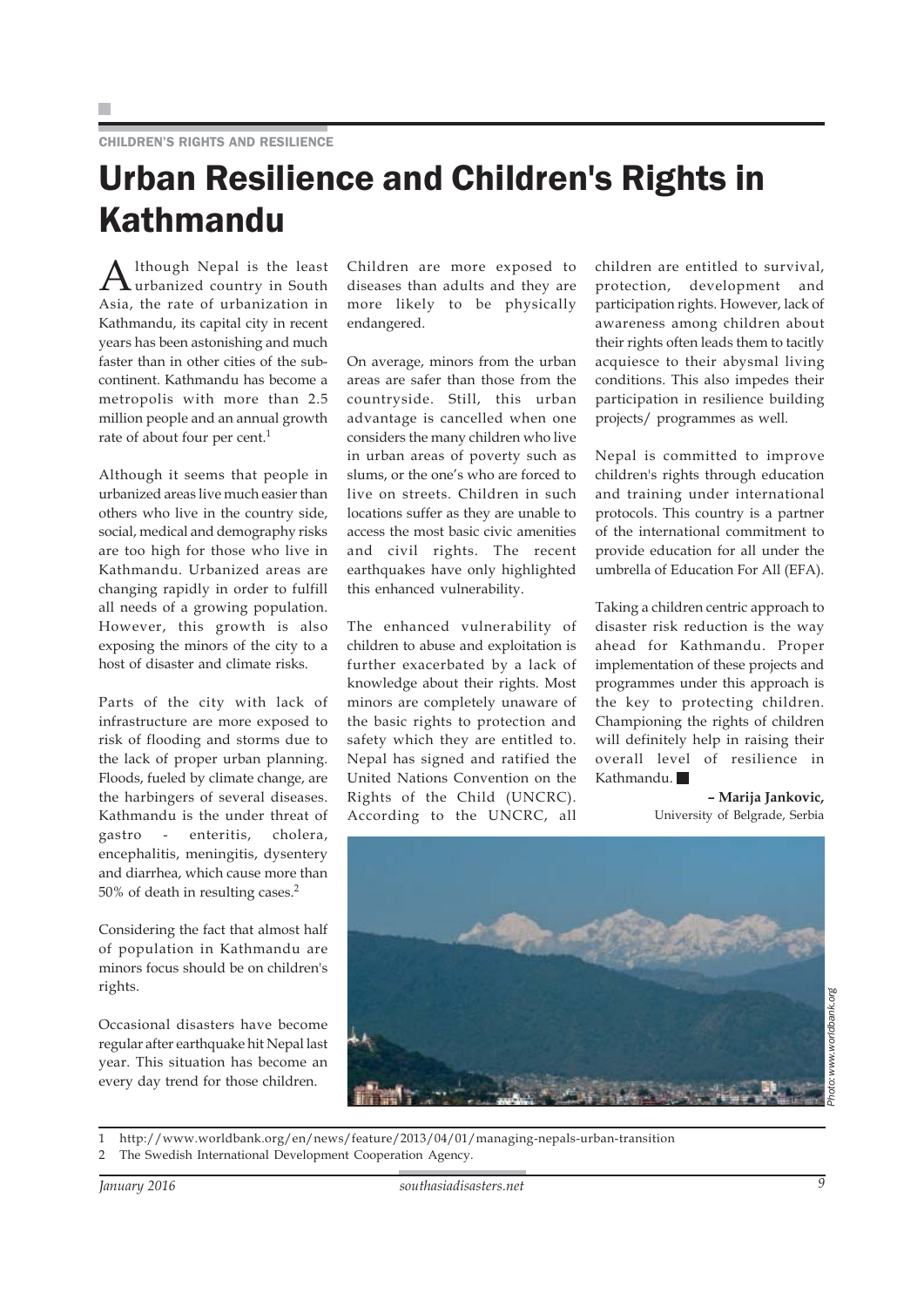#### CHILDREN'S RIGHTS AND RESILIENCE

### Urban Resilience and Children's Rights in Northeast India

Photo: india.ashoka.org *Photo: india.ashoka.org*

> ortheast India comprises of seven states, viz. Manipur, Nagaland, Assam, Arunachal Pradesh, Meghalaya, Mizoram and Tripura commonly known as the seven sisters in India. It has international borders with Bangladesh, Bhutan, China, Tibet and Myanmar. The region has a good range of different communities, geographical features and ecological diversity which makes it favorable for human development and tourism.

> Agriculture is the main livelihood activity for most of the region, which has a high concentration of tribal population and the people practice Jooming cultivation as an occupation. The region has hilly terrain and India's largest river, the Brahmaputra runs from Assam to the Bay of Bengal passing through Bangladesh. As a result, most of the region often suffers from landslides and floods which lead to great losses in terms of life and property.

> For decades, the North East has been a blackhole for business and enterprise, the sustained conflict,

geographical isolation, militarization and migration have led to a drying up of investments and the lack of economic and social development in the region. This is despite the richness of natural resources in the region, presenting a huge opportunity for investment, and the growth of enterprise in the  $region<sup>1</sup>$ . On the contrary, factors like oppressive social structures, terrorism, land conflict, political squabbles, human trafficking and unemployment have seen a steady rise of poverty and deprivation in the area.

Due to the above cited factors, the North East has not fared well in championing the human rights of the vulnerable sections of their population like women, youth and children. This has also led to a detrimental impact on the overall level of resilience of children in the North East. Defined in numerous ways, resilience generally refers to an individual's ability to bounce back from adverse experiences, to avoid long-term negative effects, or otherwise to overcome developmental threats(Ungar, 2005). According to the Times of India published on 24 march 2014, there at least 500 child soldiers fighting in Northeast India, and the world hasn't noticed. The article further states, 'And the silence of the Indian government exacerbates the situation. New Delhi refuses to recognize the existence of child soldiers and insists there are legislative provisions that prevent involvement of children in armed conflict'. India's counterinsurgency operation in the Northeast have resulted in widespread human rights abuses including extra-judicial killing, torture, forced disappearances, mass rape detention without trial, and draconian restrictions on freedom of assembly, expression and movement(Hayes).

Within this context of the economic and political scenarios in the Northeast India, the rights of children stand jeopardised. The presence of such distressing factors have led to an environment which had adversely impacted the resilience of children. This is because, resilience is simultaneously a quality of the individual and the individual's environment. To the extent that a child accesses communal health resources and finds opportunities to express individual resources so too will resilience be experienced(Ungar, 2005).

Therefore, promoting children's rights in North East India may be challenging but it is indispensable to achieving true resilience in the cities of this region.

> **– Meikhiambung Abung,** Ambedkar University, Delhi



<sup>1 &</sup>quot;The changing face of north east India" india.ashok.org.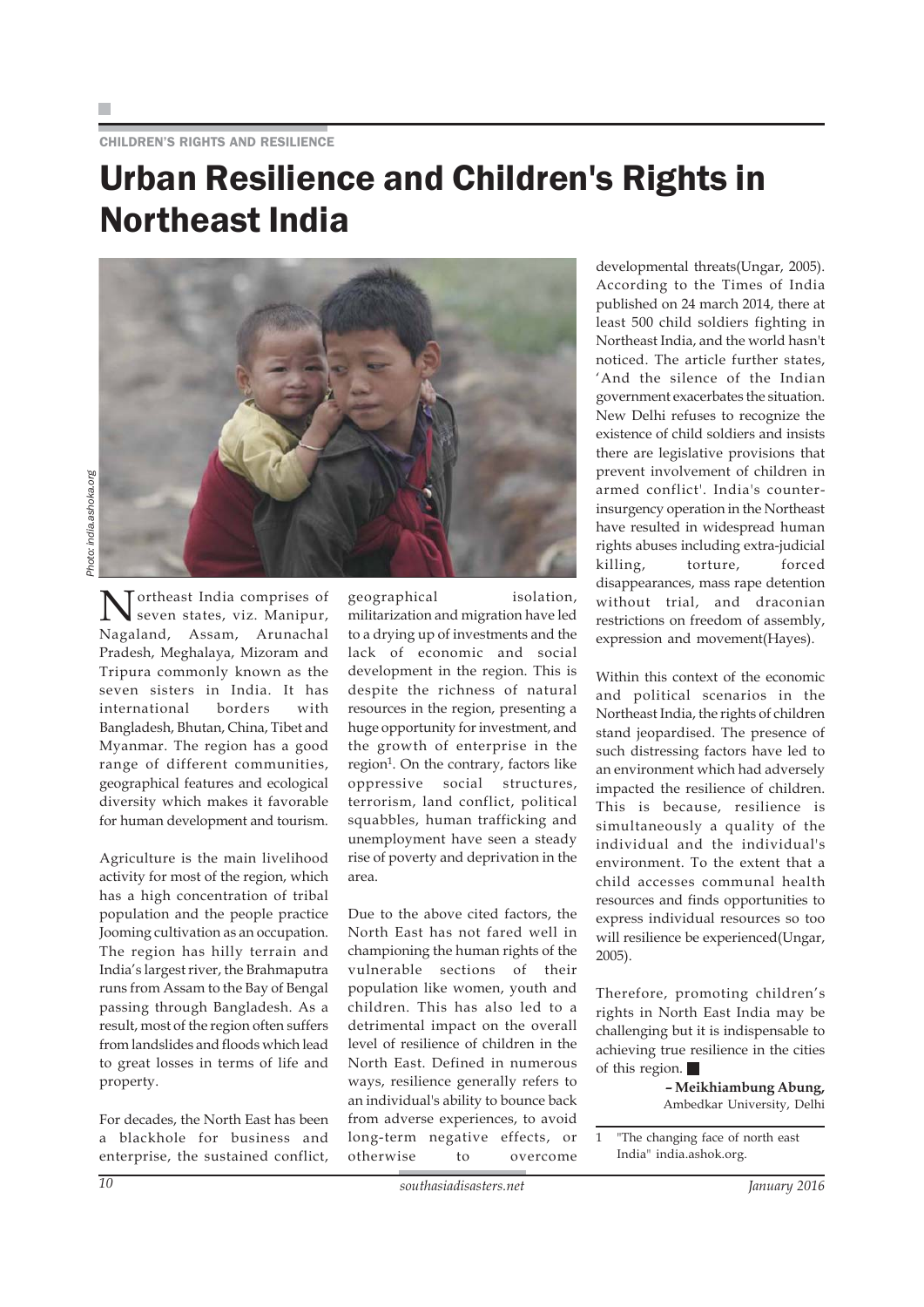## Turning Disaster into Development: Community Learning Centers — A Way to Recover from Disasters

SEWA is a member based<br>Sorganisation which has over 2 million members from 14 states of India. For more than four decades, SEWA has been working for the poor and vulnerable people for the sustainability of their livelihood with the need based and demand driven approach. SEWA focuses on women and reaches through to their entire family, community and village. SEWA's approach is to turn disaster into an opportunity for development. For the poor households, survival is the coping strategy and they have to continuously innovate.

SEWA members have experienced many disasters. Drought in 1998–99, cyclone in 1999 in Kandla and in 2000 in Narayan Sarovar, earthquake in 2001 in Kutch, communal riots in 2003 and flooding in 2006 in Anand– Kheda districts and financial crisis in 2009–10. Earthquake was the worst among all and more than 80,000 members of SEWA were affected. Its challenges gradually turned into opportunities by organising strength.

*On the 3rd day after the earthquake, in one meeting Sonibai a 36 year old artisan's first response was – "Didn't you bring work?" We have lost our homes, our belongings, but work will be the healer. This made SEWA realize – the poor and women do not want charity or relief – but want to rebuild their lives through livelihoods security. Work is their way to get back to normal."*

**"Bring work – we want work."** Such disasters can wipe out everything – even our culture, tradition. There was need for data, need to document and preserve the traditional culture."

These were the reactions of SEWA members in many villages. This informed SEWA's approach to earthquake rehabilitation – livelihood security and Community Learning Centers for decentralized, owner driven reconstruction. The villagers donated land to construct Community Leaning Centre (CLC). SEWA took special care of the structures and constructed a unique earthquake resistance infrastructure of CLCs. SEWA now has such 50 CLCs across Gujarat.

SEWA provided various trainings on disaster preparedness and mitigation, quick relief and rescue operation to the village community at CLC. Many a times, SEWA members requested SEWA to take their one day wage from their monthly income and suggested to create a *'Rojgar Sahayak Bhandol'* for them, so they can get a loan from that fund during emergencies and not be dependent on others for help. On the basis of the success of some of the initial centers, there was demand to reach out to more villagers and farmers on cost effective mode and also bring in more technological support. This inspired SEWA to upgrade the Community Learning Centre to Community Learning and Business Resource Centre; the goals of a CLBRC are to increase outreach of its services within a community and to help increase users income through smart use of IT technology. SEWA and its members are preserving and reviving traditions, as well as building and strengthening partnerships, such as public private partnerships, institutional linkages and linkages to government schemes.

**Heenaben, district coordinator of Surendranagar** district shared, "Ican observe tremendous changes in our members; they are now not traditional farmers but also think about market, irrigation techniques, value addition and direct market tie up with big companies. No one can cheat them as we provide them day to day market rates on their mobiles. Earlier they were the blind followers of their neighbour, now they take their own decision since sowing to sell. They have become owner and manager of their own farm and business. Members' entrepreneur ship has been built by availing various managerial and traditional trainings and all these we could bring out through CLBRC."

"I must admit that IT has enabled my monthly RUDI sell from ten thousand to three lakh and I have become RUDI distributer from RUDI sisters. I have my RUDI inventory in my small mobile so I can easily manage my stock; sustain my RUDI customers and save my expenses. I am very thankful to my Dhrangadhra CLBRC that continuously thinks about our progress and up scales our capacities." These are the emotions of **Surya baa Jadeja**.

Some CLBRCs have achieved 100% sustainability and some are reaching towards it. This movement has great enthusiasm to push for moving on and on. Every struggle comes with opportunity to take on new development tasks; one who takes advantage of that opportunity, wins the game and can transform a disaster into an opportunity for development.

**– Reema Nanavaty,** SEWA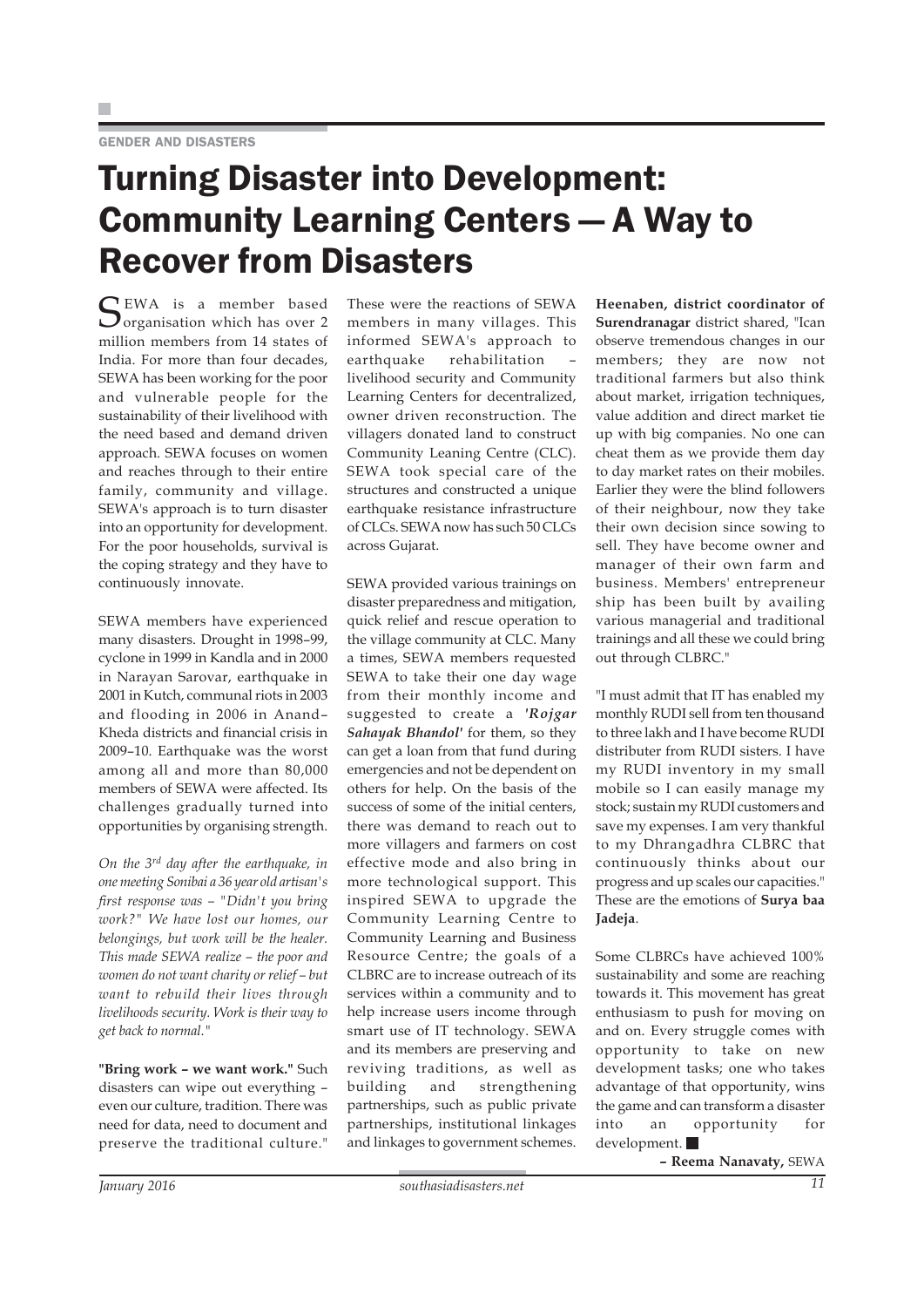### ECOSYSTEMS AND DRR

### An Ecologist View of Challenges in Restoring Coastal Habitats

Resilience to disasters has often<br>been seen through the lens of investment in infrastructure for disaster preparedness and "proofing". For coastal hazards, this translates into construction of hard coastal defences such as sea walls and groynes.

In India, a major initiative led by the United Nations Team for Tsunami Recovery Support (UNTRS) attempted an alternative approach to disaster preparedness and recovery – restoration and conservation of coastal habitats. Similar initiatives were launched across tsunami affected regions in south east Asia. These were followed by numerous interventions, focussing particularly on restoration of mangroves with notable ones being the initiatives of various state forest departments and the Mangroves for the Future project.

The term coastal habitats usually refers to a mix of different yet usually interconnected ecosystems found in coastal regions. In tropical regions of Asia and south east Asia, these include coastal forests, sand dunes, beaches, mud flats, estuaries, backwaters, mangroves, sea–grass beds and corals reefs.

Evidence in support of natural coastal habitats providing equivalent or superior natural defences to coastal hazards such as storm surges and wave action has been accumulating, with a major spurt in literature post the 2004 Tsunami. Barring a few disagreements on the extent of defence against major events such as cyclones and tsunamis, there is consensus that coastal habitats offer at least two major advantages over hard defences. 1) They are self sustaining – as long as they are



*Sea walls that have come along the coast of Pondicherry and Tamil Nadu have caused extensive erosion damaging property and infrastructure for many kilometres of the coast.*

provided protection and maintenance of environmental conditions. 2) They provide a gamut of ecosystem services beyond physical protection which include livelihoods and sustenance of coastal communities both before but especially, immediately after disasters.

Coastal regions in India as also large areas in south east Asia are highly populated and associated anthropogenic pressure. This translates into two major challenges for initiatives focussing on coastal habitat protection and enhancement. Competition for space resulting in removal of natural habitats and higher levels of pollution and disruption of natural processes on the coastline which sustain these natural systems.

It is easy to visualise physical removal and conversion of natural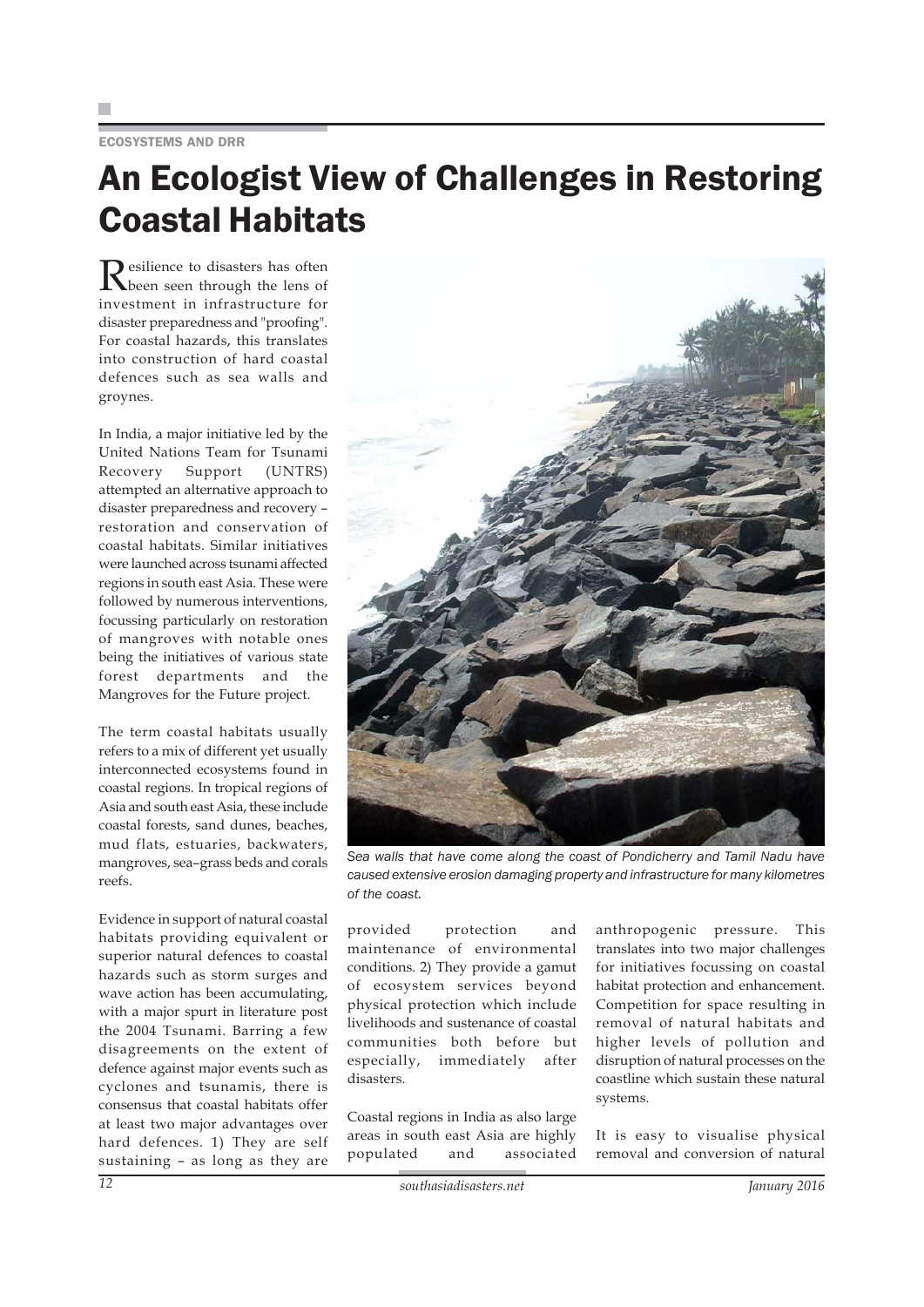F.

habitats to other land uses. More insidious is the large scale disruption of environmental processes which must be maintained if these habitats are to stand a chance. Extensive hydrologic modification of river systems have fundamentally altered the lifeline of fresh water, sediment and nutrients that sustain coastal habitats. The notion that water flowing to the sea or ocean is wasted could not be further from the truth. Without this flow, coastal ecosystems will and do suffocate. Added to this fundamental disruption of environmental flows, is large scale conversion of back waters to aquaculture and, in more industrialised regions, pollution of rivers and backwaters.

The consequent degradation of coastal habitats has a domino effect on the ecosystem services they provide. Not only are coastal communities more vulnerable to the physical threat of coastal hazards, they face fundamentally reduced options to recovery as provisioning services – fuel, fodder and fisheries – are affected.

To address this deteriorating situation requires an alteration of perceptions at the decision making levels. Coastal habitats do not exist in isolation of up–stream habitats and processes – conservation and restoration must go hand in hand with restoration of environmental flows in rivers. Furthermore, a renewed assessment of ecosystem

services provided by coastal habitats is required as is an evaluation of the negative consequences of hard protection measures. This should by no means be limited to coastal protection, which alone may tip the balance in their favour, but must include other provisioning and regulatory services which are hugely underestimated. Finally, both local communities and policy makers need to recognise that coastal habitats are tightly linked entities and alteration of one component will affect the other and this will almost certainly have negative repercussions on the resilience of coastal communities.

**– R.S. Bhalla** (PhD), Sr. Fellow, Foundation for Ecological Research, Advocacy and Learning (FERAL)

#### SOCIAL INNOVATION FOR DRR

# Household Water Filter Evaluation What Works?

Imagine you live on less than \$2 a<br>
day as nearly 2.7 billion people Tmagine you live on less than \$2 a around the world do. You've heard that filtering your water is important for your family's health, but there are over 100 models of water filters on the market and you have little to no access to information about what works and what doesn't. Which product would you choose?

That's a reality for many of the families interviewed by MIT researchers as part of a product evaluation in Ahmedabad, India last summer. This week, those researchers released a new report evaluating household water filters on the market in Ahmedabad, where these filters have become ubiquitous in households of all income levels, but aren't properly meeting the needs of the poor.

The report, "Experimentation in Product Evaluation: Household

Water Filters in Ahmedabad, India," details the second experimental evaluation designed and implemented by the Comprehensive Initiative on Technology Evaluation (CITE), a program supported by the U.S. Agency for International Development (USAID) and led by a multidisciplinary team of faculty, staff, and students at MIT.

The following findings of that research are organized by the three categories of water filters that CITE found on the Ahmedabad market.

**Conventional particle filters:** These water filters remove particles in the size range of 5–1,000 microns from water. Particles in this size range include contaminants such as dirt, sand, pollen, and some bacteria. In Ahmedabad, CITE found widespread use of two types of conventional particle filters—cloth and *jali* mesh, both of which are commonly used by

Ahmedabad's poorest families, households living on less than \$4 a day.

- Ahmedabad's poor know very little about their water quality as they have no means to test it. Most of Ahmedabad's poor use conventional particle filters such as cloth and *jali* mesh filters, and have little information about other, better performing water filters that might be affordable at their income level.
- Conventional particle water filters including cloth and *jali* mesh are extremely low–cost and widely available, but ineffective at removing turbidity and *E.coli.*

**Gravity non–electric filters:** These filters mainly operate in the microfiltration or ultrafiltration range, meaning they can remove particles much smaller than the cloth and *jali* mesh filters, including all bacteria, protozoa, and viruses.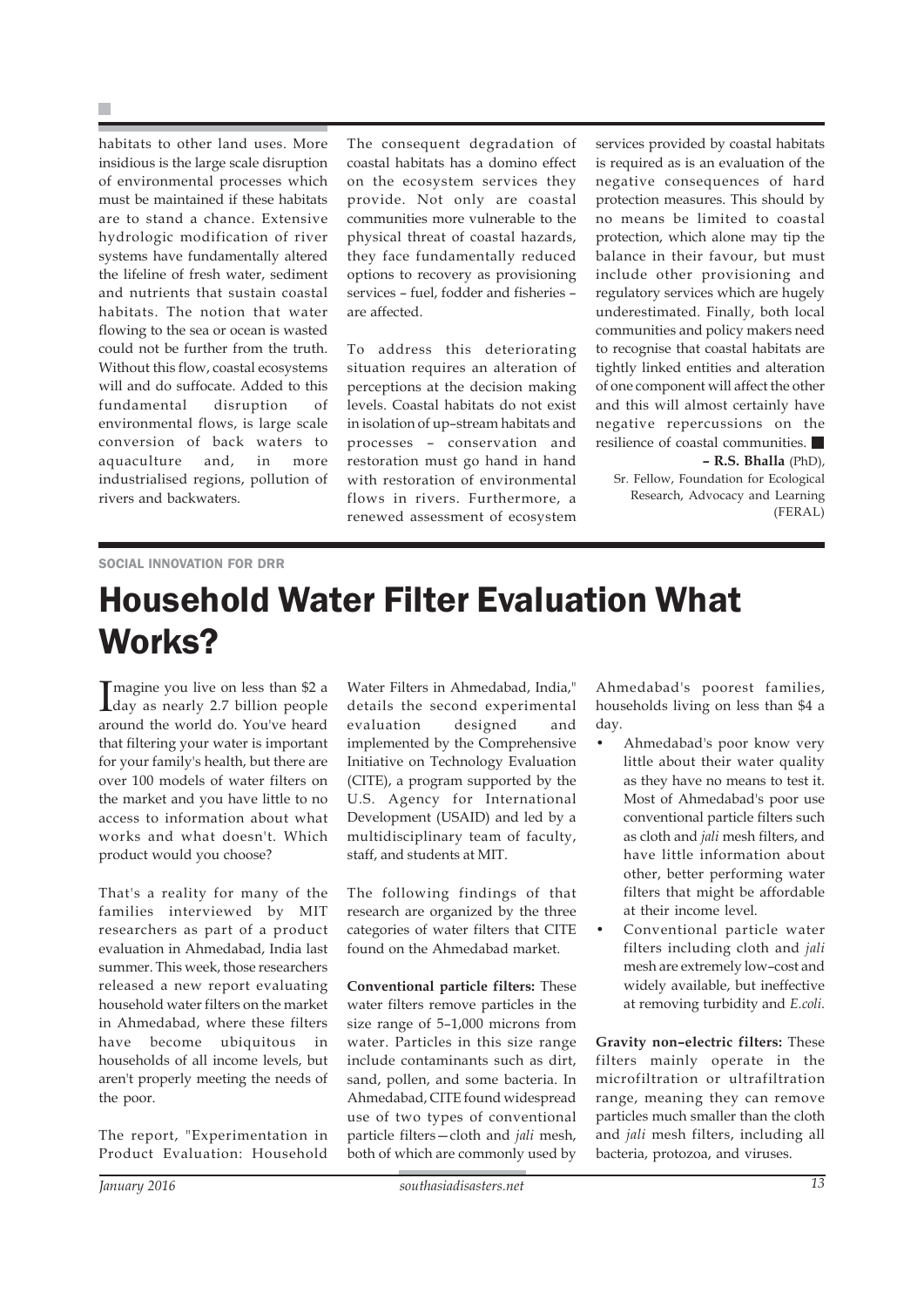- While the general effectiveness of gravity non–electric filters far surpasses that of cloth and *jali* mesh filters, the performance of gravity non–electric water filters varied widely by model when measuring flow rate, turbidity removal, lifetime, and *E.coliremoval.*
- Three of the gravity non-electric filters evaluated by CITE could be an effective, affordable option for Ahmedabad's poorer households, but would need better financing mechanisms to make their upfront cost feasible for the poorest.
- Gravity non–electric filters are often difficult to find in rural areas outside of Ahmedabad where they may be needed most.

**Reverse osmosis water filters:** These filters are a popular choice for middle and high-income consumers in Ahmedabad, offering major performance advantages over both conventional particle filters and gravity non-electric filters. Reverse osmosis filters remove all viruses, bacteria, metal ions, aqueous salts, and more.

• CITE's lab testing shows reverse osmosis filters are the only

![](_page_13_Picture_6.jpeg)

*MIT Senior Lecturer Susan Murcott demonstrates water sampling procedures to Assistant Team Coordinator Shrikant Brahmbhatt in Adalaj on the first day of field work.*

category that can dramatically reduce total dissolved solids. Additionally, all of the reverse osmosis filters CITE tested greatly reduced turbidity and removed more than 99.99% *E.coli.*

### Youth in Bihar: Discuss Smart City

District Administration of Muzaffarpur District of Bihar with All India<br>Disaster Mitigation Institute (AIDMI) organised a consultation with 115 youths of Muzaffarpur city on January 9, 2016. How to make Smart City, A Safe City? This question was on the discussion agenda. The purpose of the consultation was to make youths aware of Sendai Framework for Disaster Risk Reduction (SFDRR) in order to localize SFDRR at city level.

Youth's perspectives on how to make Muzaffarpur "A Smart and Safe City" considering SFDRR priorities was considered. Youths suggested to make citizens of their city aware about safety aspects of disaster risk, climate risk and conflict risk. Youth wanted to include their views on disaster management planning in their city and district planning. A yearlong activities are being planned with the Government of Bihar and the city authorities to let youth lead Smart city concept in Muzaffarpur. **– Vandana Chauhan,** AIDMI

- Recently introduced locally assembled non-branded Dolphin filters are very popular in the Ahmedabad market. These Dolphin filters were just as effective as their branded counterparts at less than half the cost.
- Reverse osmosis systems waste 74 liters of water for every 26 liters they clean. This makes them unsustainable in water scarce regions like Ahmedabad and India more broadly.

CITE looks forward to sharing these results with government officials, donors, and consumers in Delhi and Ahmedabad, India this January  $2016.$ 

#### **– Lauren McKown,**

Communications Coordinator, MIT D– Lab, International Development Innovation Network, Comprehensive Initiative on Technology Evaluation, Cambridge, MA, United States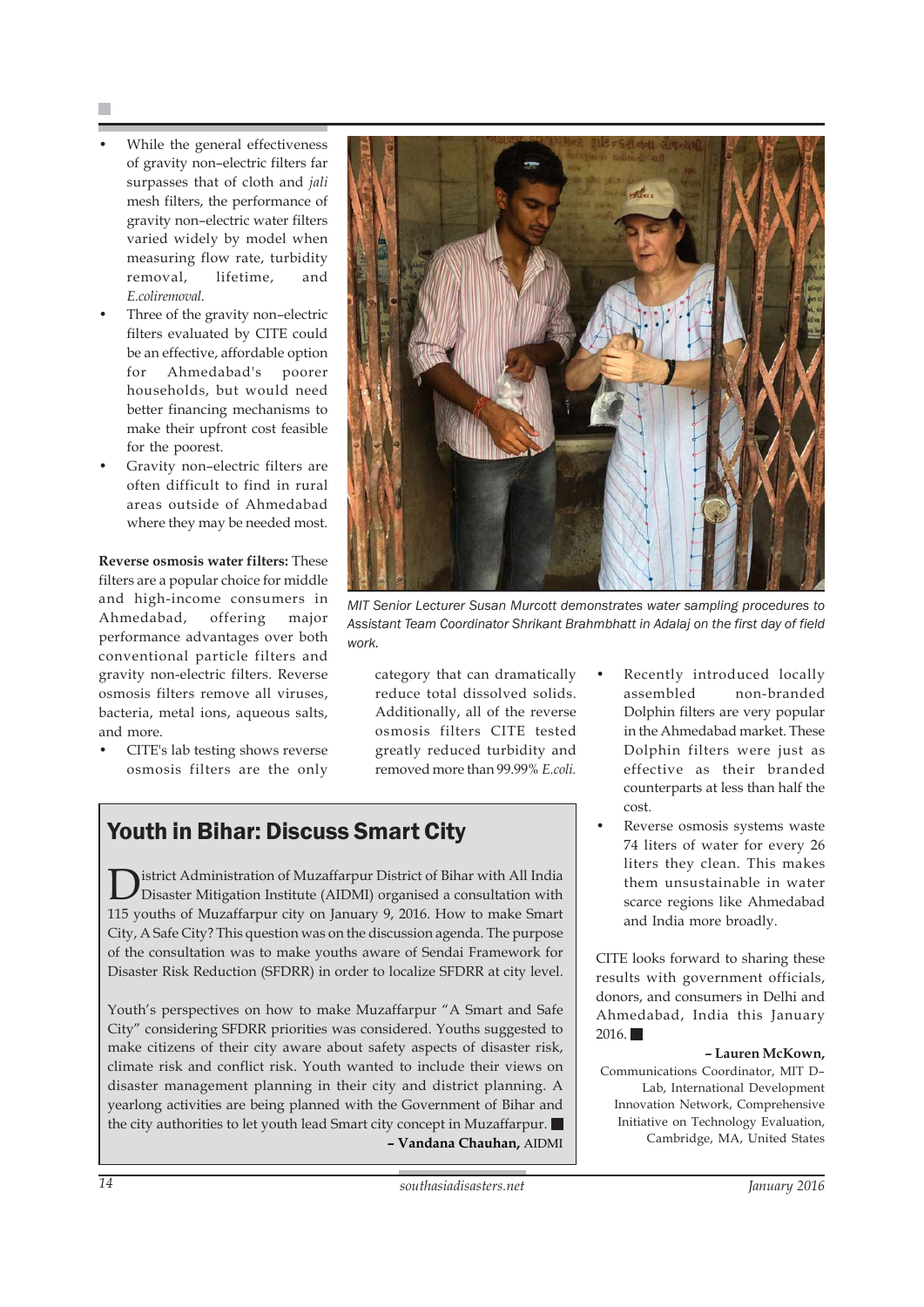URBAN RESILIENCE

# Urban Political Ecology and the Social Production of Urban Coastal Flooding

It is time for disaster scholars and<br>practitioners who focus on urban It is time for disaster scholars and coastal cities to operate with the understanding that disasters are socially produced and not 'acts of god'.

Urban deltas are among the fastest growing human settlement typologies on the planet. Increased global coastal investment for this ever growing and economically diverse population has increased the negative interaction of the urban coasts with coastal storms and more powerful upriver sourced flooding events. Both of these discrete weather activities are revealing a greater climate signal and can be assumed to increase in power and occurrence. The

resulting and evermore costly disasters, of both life and property, are found wherever the cost is urbanizing. The resulting increased damages have gained attention both through humanitarian channels, recognizing loss of life, livelihood and property; and through the various institutions representing financial, insurance and real estate (or FIRE) who have begun to raise questions about the deployment of capital investment in these urban coasts.

This increased awareness of the expansion of coastal urban flooding risk has created a new space for disaster scholarship. Disaster scholarship for the most part has sought to better understand technical fixes to improve the resilience of these varied coastal communities with investigation into improved: zoning, building codes, warning and evacuation systems and of course dialogue on the importance of the reduction of global warming with regard to sea level change and extreme weather increases. Regardless to what degree these innovations reduce risk, they are all limited in their ultimate ability to do so because they are silent on the root cause of disaster. For the most part the underlying premise is the 'act of god' explanation. Instead time should be spent on understanding the who,

![](_page_14_Picture_8.jpeg)

*Dhaka flood plane shows informal energy production, garbage sorting and other informal economic activities that will likely not react well to regulation unless planners understand that informality and top down regulation will be in great conflict.*